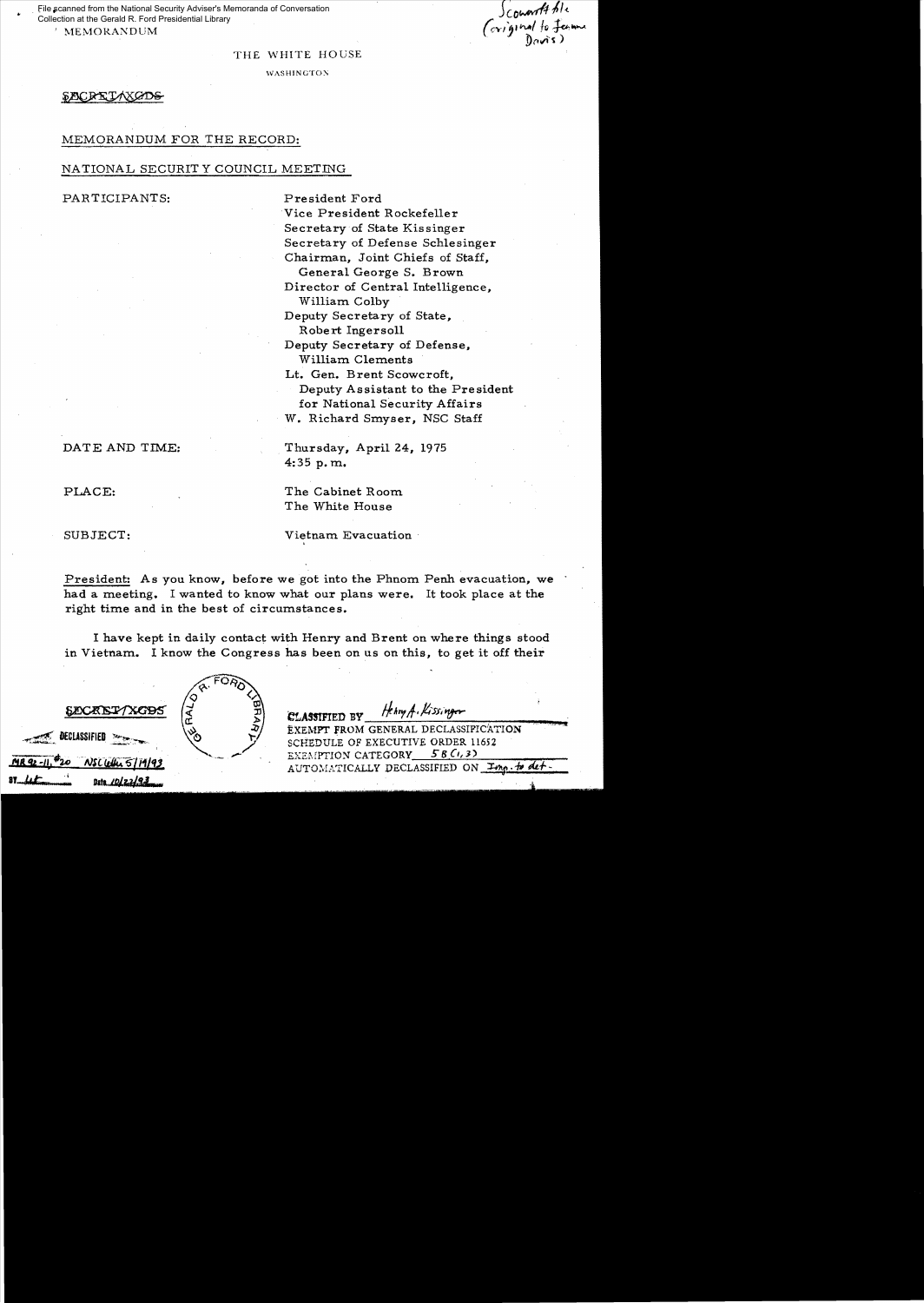## SECRET LXGD

back. I think it is very important to stay there as long as we can contribute, to evacuate in a way that will not promote panic, and to contribute as much as pos sible to a peaceful solution.

Now, I understand we are down from 6000 to about 1600.

Schlesinger: It has gone up to 1700.

President: I have ordered a reduction by Friday night of to 1090.

Schlesinger: That is a lot in one day.

President: That is what I ordered. There will be another order that by Sunday non-essential non-governmental personnel must be out of there. The group that is left will stay until the order is issued to take them all out.

We just got a reply from the Sovets to a request we made. Henry, give us the background and the message.

Kissinger: At the President's request, I contacted Dobrynin Saturday to request their assistance to permit a safe evacuation and the beginning of political discussions and asked them to help create the conditions where this would be possible. [See U.S. oral note at Tab A]. We also told him specifically on Monday that we would take a serious view of an attack on Tan Son Nhut. We have received the following reply.

[He reads from the Soviet message at Tab B.]

This means, in effect, that if we keep the dialogues going we have an assurance against. military action as we pull our people out. On the political side, the tripartite arrangement gives us the hope of a coalition solution which can be better than surrender. We will go back to the Soviets to find out what they mean by implementation of the Paris Accords and to say we will cooperate. We will say we won't take precipitate action and we assume they won't.

President: My interpretation is that the lull which we have is a result of this. You could assume they weren't yet ready and would move when they are ready. This looks like they are willing for an agreement within the framework of the Paris Accords and that we can keep our people there and reduce them until such time as we decide to remove them.

### SEOR ETV XGRS

 $\vec{r}$  ?

 $-\frac{1}{2}$ 

0:  $\sigma$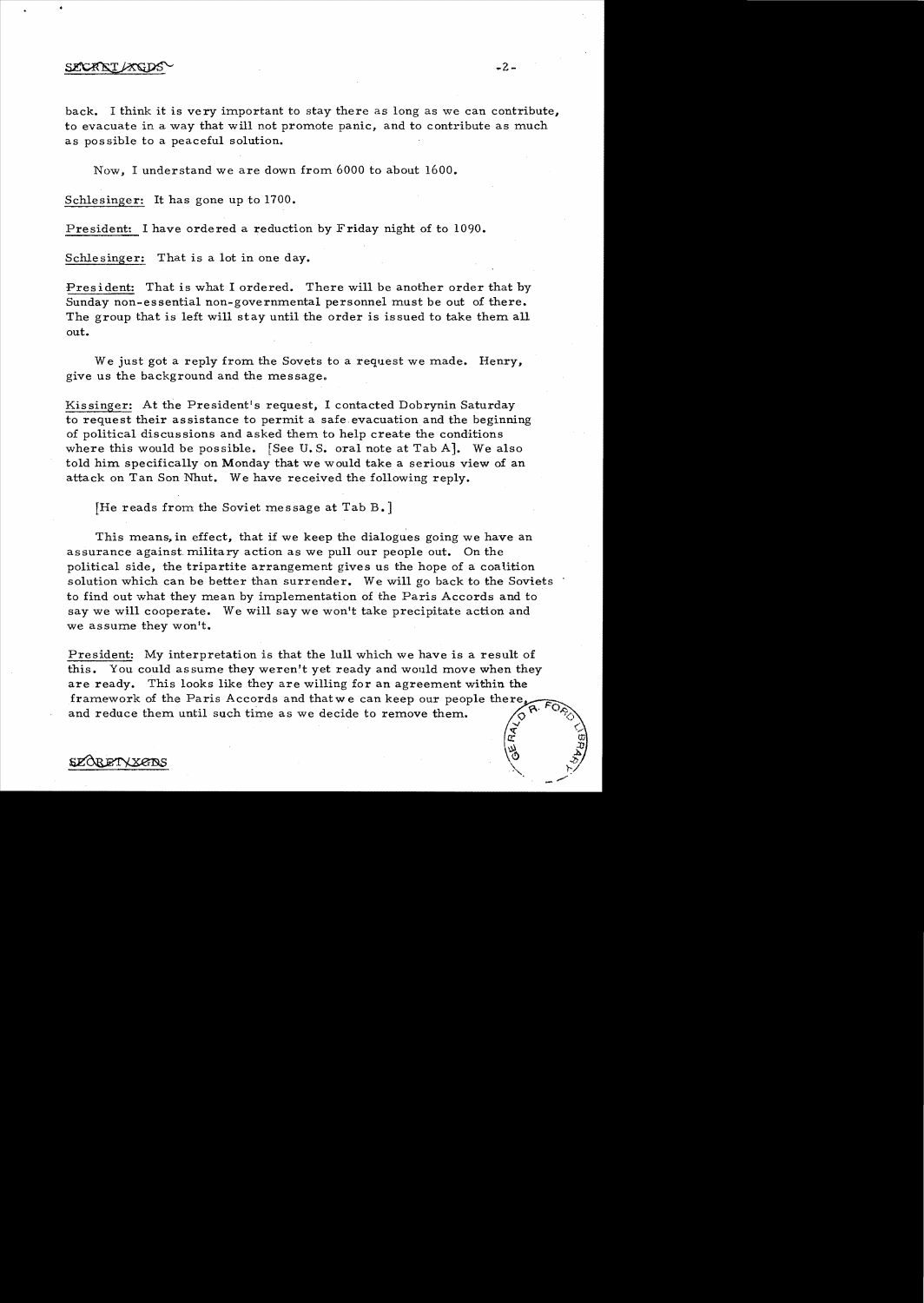

We have been through a difficult time. It was a risk and a gamble but it was my responsibility and I didn't want to do anything to risk the situation. I think I was right, and I will continue to act that way.

Everyone should be guided by the 1090 and the further removal of non-essential, non-governmental people. These are Americans, not Vietnamese dependents, who I assume are adding to the list everyday, in a ratio of about four to one.

Brown: About 15 to I in the last few days.

Kissinger: You asked the Soviets about American and South Vietnamese evacuation and they only' answered about American citizens.

Vice President: How do you read that?

Kissinger: I read that as they are tacticly saying "Get them out" but they can't give us approval.

President: I take it to mean.we can't use force.

Schlesinger: We are delighted with such restraint.

President: But I want to do whatever is needed to secure the American evacuation. George, would you review the plan for us?

Brown: The first stage we are in now. In the second stage we would send two companies in just to keep order. If we lost the airfield we would go to helos. We have two landing zones -- one at old MACV compound and one at the Embassy. We can put about six helos down at once. We would put 1100 Marines in with the first wave. The helos would come in and evacuate the 1100 people in an hour and 15 minutes. Then they would go back for the Marines.

President: Then the total is about  $2$  1/2 hours.

Kissinger: Graham [Martin] said he had a deal with the airborne commander and he would keep order.

President: How about the typhoon?



command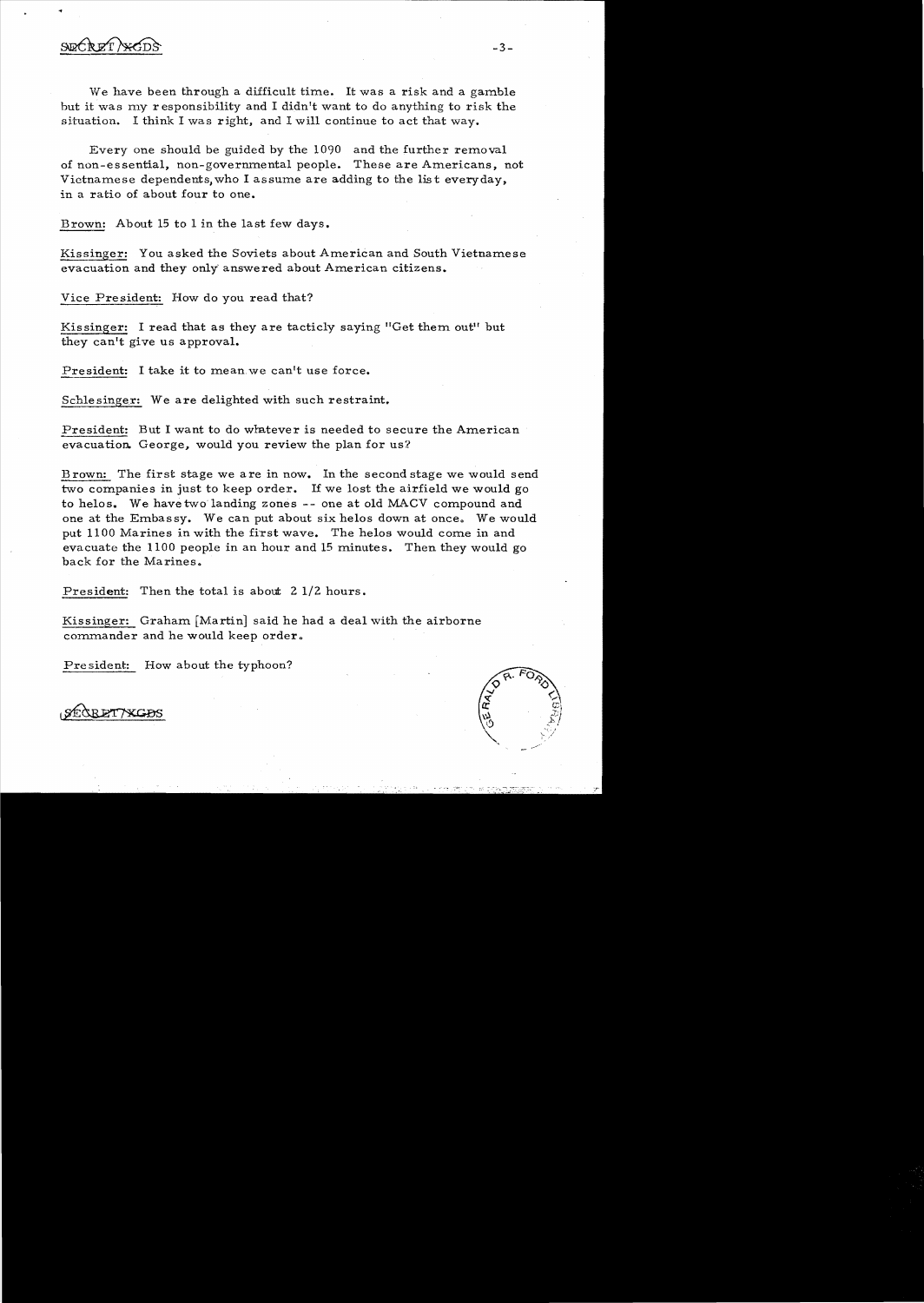SECRET / XGD

Kissinger: There is no danger now.

President: I think these orders to Martin will get us within the 1100 required.

Clements: How many Vietnamese are we talking about?

Kissinger: We don't know.

Colby: I think we should move a soon as possible for the high-risk people.

Kissinger: We told him yesterday and today to get moving on the high-risk people.

Brown: I think we should keep mixing the loads -- Americans and Vietnamese -- so we don't get criticized for leaving American personnel there as hostages.

Schlesinger: Henry's message is a source of reassurance, but there are some sources of concern. Their control might be limited; there are reports of sappers going in; and reports of attempts to stir up unrest: and there are some risks of attempts to go after Americans. In light of Henry's message, that appears manageable. A more difficult problem is population control, especially in conditions where they might have to fire on Vietnamese. You know we have favored going down to minimum levels. We should consider what we do if Americans are held hostage. We could say no ships will go into Hanoi until the hostages are released. So we should reduce as low as possible.

Colby: We have some people who are prisoners now.

Schlesinger: Just missionaries.

Colby: No. Also some advisors.

President; I understand the risk. It is mine and I am doing it. But let's make sure we carry out the orders.

Vice President: You can't insure the interests of America without risks.

President: With God's help.

Vice President: It takes real courage to do what is right in these conditions.

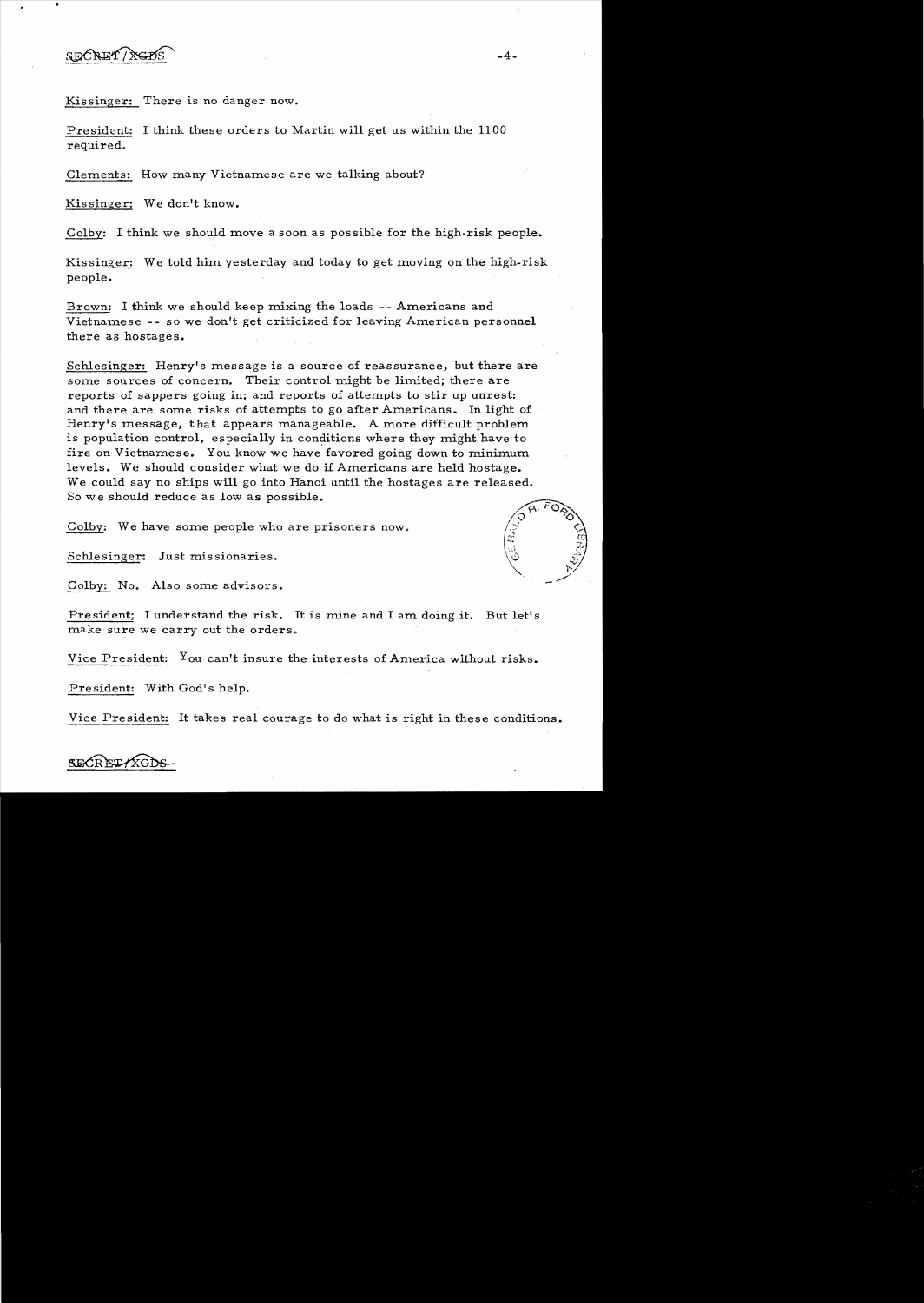## **ORAL NOTE**

The President wishes the following brought to the urgent attention of General Secretary Brezhnev.

For the past three years Soviet-American relations have proceeded from the Basic Principles of May 1972, and above all from the principle of restraint. The situation in Viet-Nam has now reached a point, that the United States and the USSR must consider the long term consequences of further-developments there  $\rightarrow$ for Soviet-American relations and for the international situation as a whole. There is little to be gained from a debate over the origins of the present situation or over which parties must be held responsible.

Under present circumstances our overriding concern is to achieve controlled conditions, which will save lives and permit the continued evacuation of American citizens and those South Vietnamese to whom we have a direct and special obligation. This can only be achieved through a temporary cease fire.

We urgently request that the Government of the USSR use its good offices to achieve a temporary halt to the fighting. In this connection, we are prepared to discuss the special political circumstances that could make this possible. We request the most expeditious answer.

**DECLASSIFIED** E.O. 12958. Sec. 3.5 State Dept. Guidelines . NARA. Date

CLASSIFIED BY Him A. Kissinger EXEMPT FROM GENERAL DECLASSIFICATION SCHEDULE OF EXECUTIVE ORDER 11652 EXEMPTION CATEGORY  $58(13)$ AUTOMATICALLY DECLASSIFIED ON Imp. to det.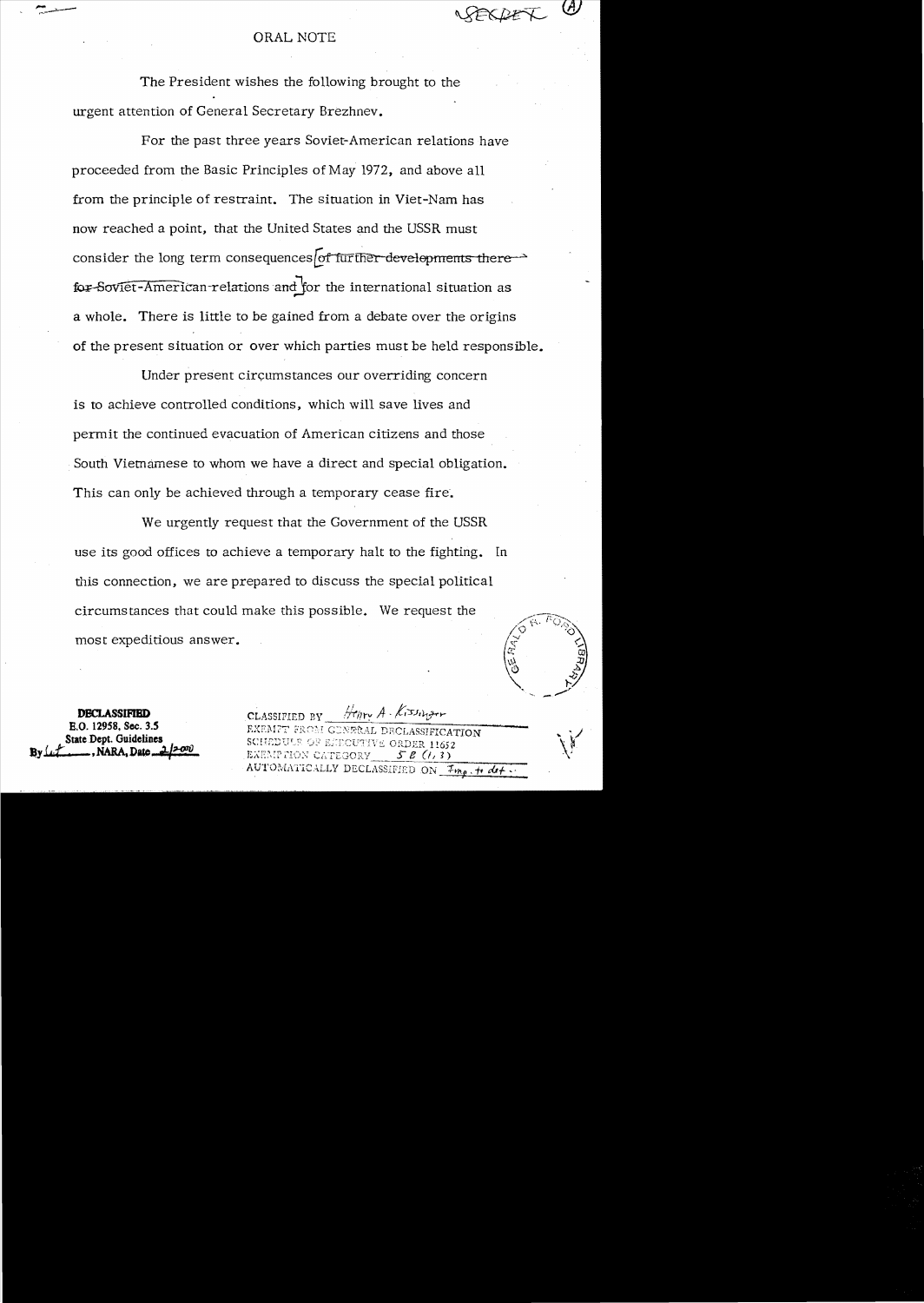# Talking Points

*I*  -- We are not going to the Chinese or any other intermediary; nor are we willing to approach the DRV.

-- We are going to Moscow because it is in our long term mutual interest that the situation be brought to its conclusion in a manner that does not jeopardize Soviet-American relations, or affect the attitude of the American people toward other international problems.

-- If there is a temporary cease fire, we would be prepared to convene the Paris Conference immediately, or we can consider alternatives that the Soviet Union might work out with Hanoi.

-- During the period of a temporary cease fire we would be willing to halt military supplies.

-- But we are concerned that there will be attacks on the airfields, that will make it impossible to con tinue an orderly reduction in American citizens.

-- Moreover, we have detected Soviet surface-to-air missiles within 50 miles of Saigon; any attack on passenger aircraft would create a most dangerous situation.

-- In light of the developing military situation, we need to know now whether there is a chance for a temporary halt in the fighting that might permit a political process to start.

 $[--]$  The Soviets' answer will have a significant bearing on our relations. ]

 $\frac{1}{1}$   $\frac{1}{2}$ 

 $\widehat{\widetilde{K}}$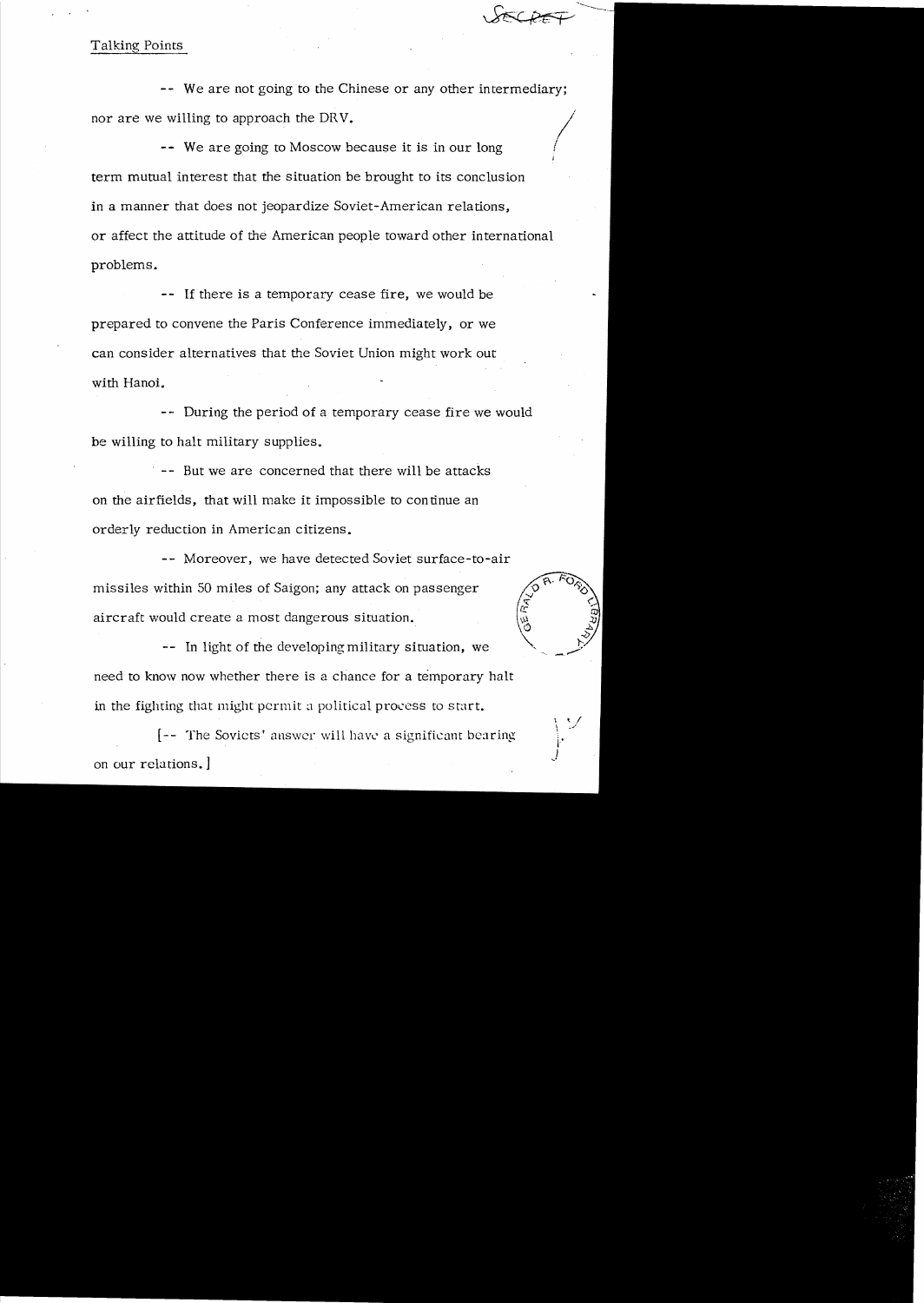Delivered to the Secretary at State Dept.

As it has already been said to the President immediately after the mssage of the President of April 19 was received by L. E. Brezhnev we took appropriate stens to get in touch with the Vietnamese side in this connection.

As the result of those contacts now: we can inform the President about the following: the position of the Vietnamese side on the question of evacuation of American citizens from South Vietnam is definitely positive. The have Vietnamese stated that they/no intention to put any obstacles in the course of military actions to evacuation of American citizens from South Vietnam and that now in fact favorable conditions have been established for such an evacuation.

At the same time it was emphasized that in the struggle for achieving a political settlement the Vietnamese side will proceed from the Paris Agreement. We were also told that the Vietnamese do not intend to damage the prestige of the United States.

Informing the President of the above in a confidential manner L. E. Brezhnev expresses his hope that the President will duly appreciate such a position of the Vietnamese side and will not allow any actions on the United States part which would be fraught with a new exacerbation of the situation in Indochina.

> Havy A. ETSSIGAN ELASTEID TY-**FRANCI FROM GENERAL DECLASSIFICATION** ECHANOL OF EXECUTIVE ORDER 11652  $5B(1)$ ESLITIFI CATEGORY  $A\bar{U}10\bar{M} \Lambda T\bar{1} \rm{CALLY}$  Declassifity on  $\mathbb{F}_{0\text{em}}$  ,  $\approx \rho Q + 1$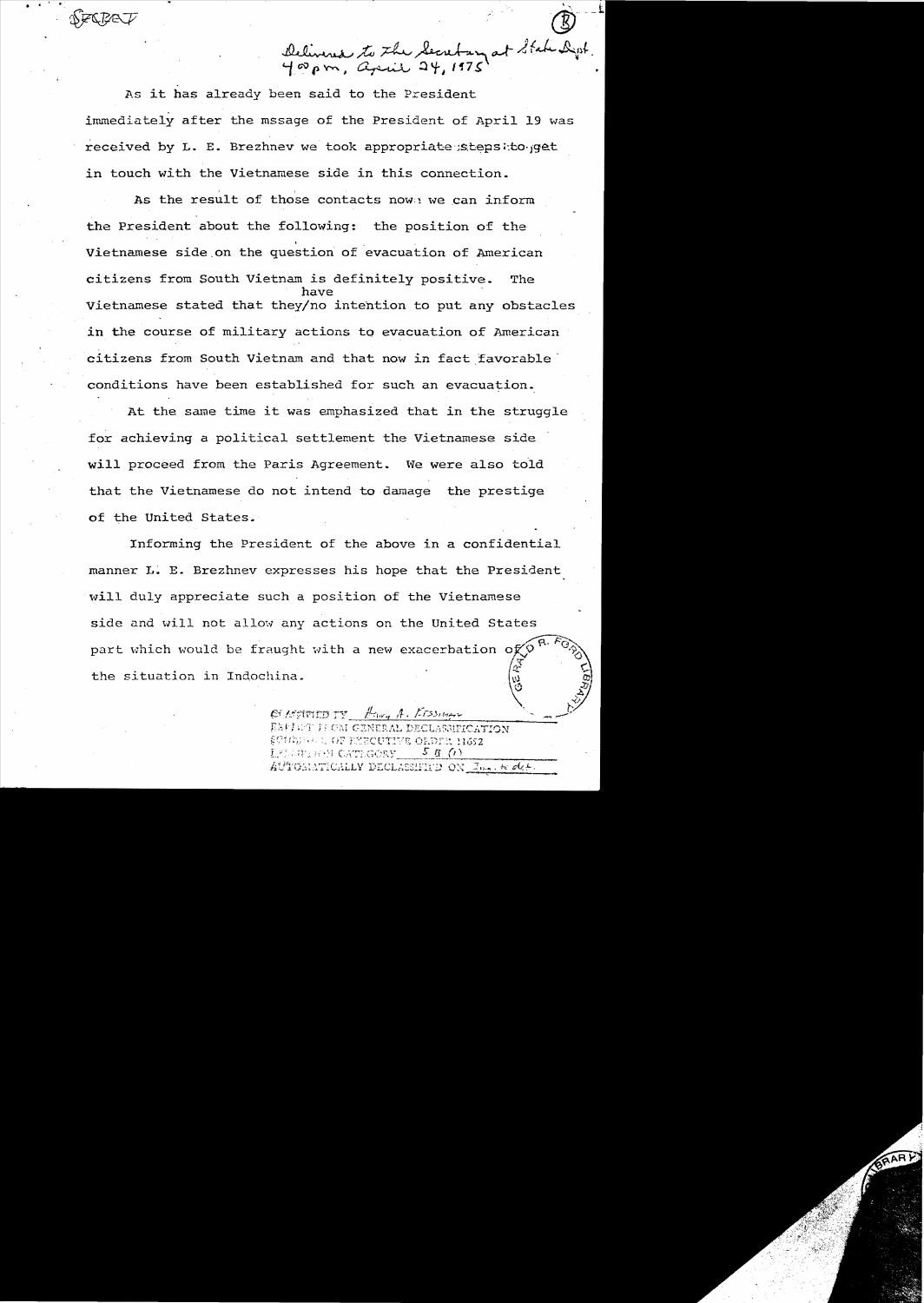NSC meeting  $24$  Cepr 75 P Groupe that hoppe we got who PP home me had a vite I want to have at it also flows order were, It took plans at injustime + in best of conceive.<br>I ban beget in cloty catact as / K + A ese where thing stood. I have a larger his tedence in to get it of the link. I think it suggested to stay a long to per un con contributo, mac in a may not to mote parie & to contribute as parado to a tolution. I as we down for Goss & about 1600. S Grandy to 1700 P Ihan ordered a udmitin by Finder with  $47875/090$ STKate dormin 12 mm P That what & adres, we'll be another order the by Sunday were-reserved un-gostal she what beaut The gives that is sept will stay noted cie just pot cypy pour sur la republic Ot / request 2 contacted Db Sutrad 5 espreix <del>Et triperment eurs au parisques</del> + orked the to except conditions where the would be jeorited. Of a till him monday we mondetale dimensions una que attach au 1911.<br>(Reube Sar meg)<br>This means in your that if we help charlyns pointed have as DECLASSIFIED MR 92-11, #2 NSLLette, 5/19/93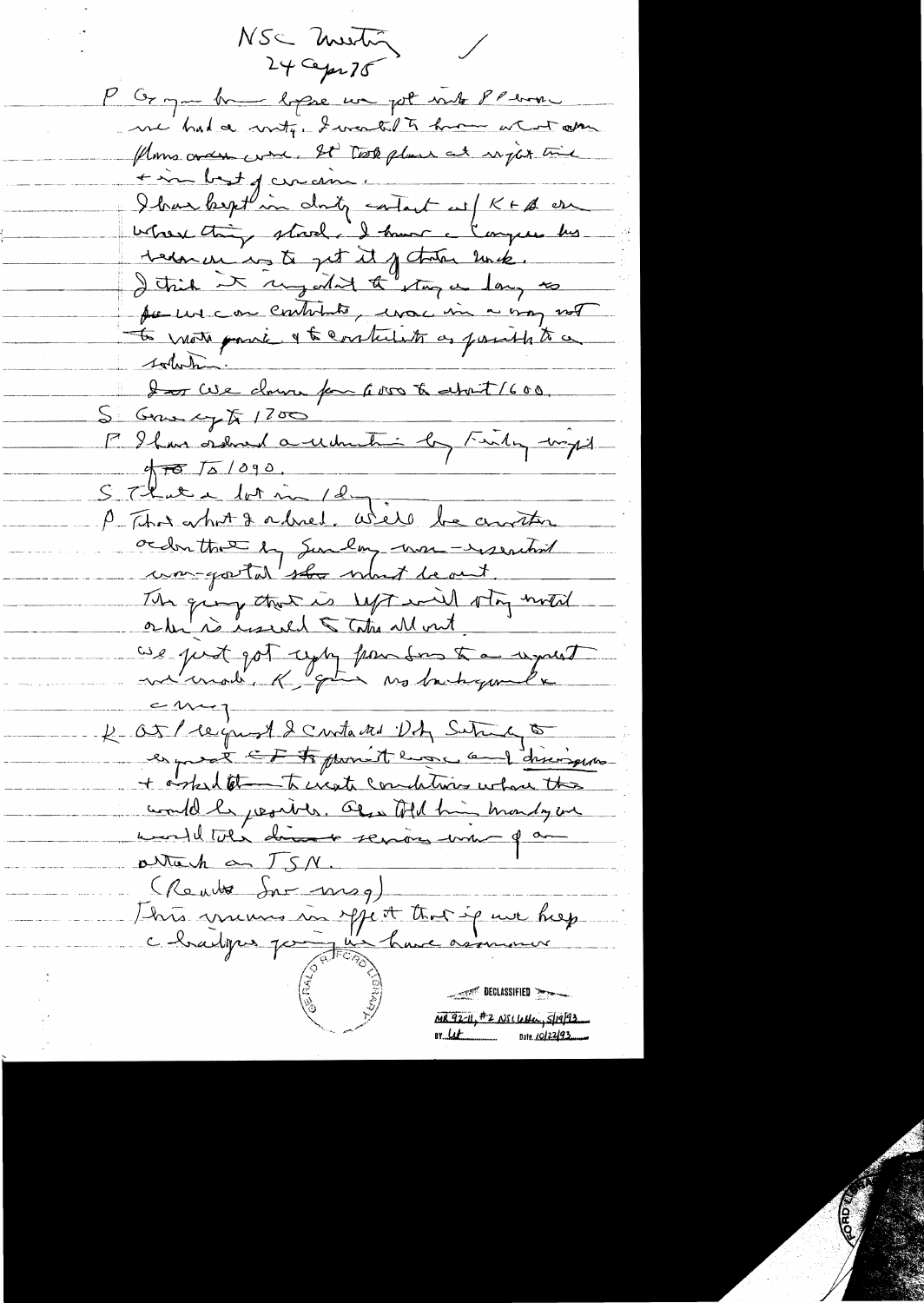againt und action de me publisse en a messons des what they man by ingression florida<br>acceder we will cong.<br>We won't take pully attoin x we assure they want. Un interpretation de la la votiche house is respecting this. Some cart damne they weren't get nully & around atten more which are This looks when an willig pay issuent a fair Paris a index me can extra hey ony payer that, ma get druiletourne du We have then a dif time. He was a with a agreement but it was my vegt at I this two night & quint untimentant comme Essen should be guardel by 6/090, the justin mon of hon-es inn-portal jugle. one addingtatta bot ling dy don't 4 - 1 ant 15 - last family. '<br>You caped they about US + SCN deve Flory only onemeral and UP Home you rend that le dendtempt tres ne toith anging getting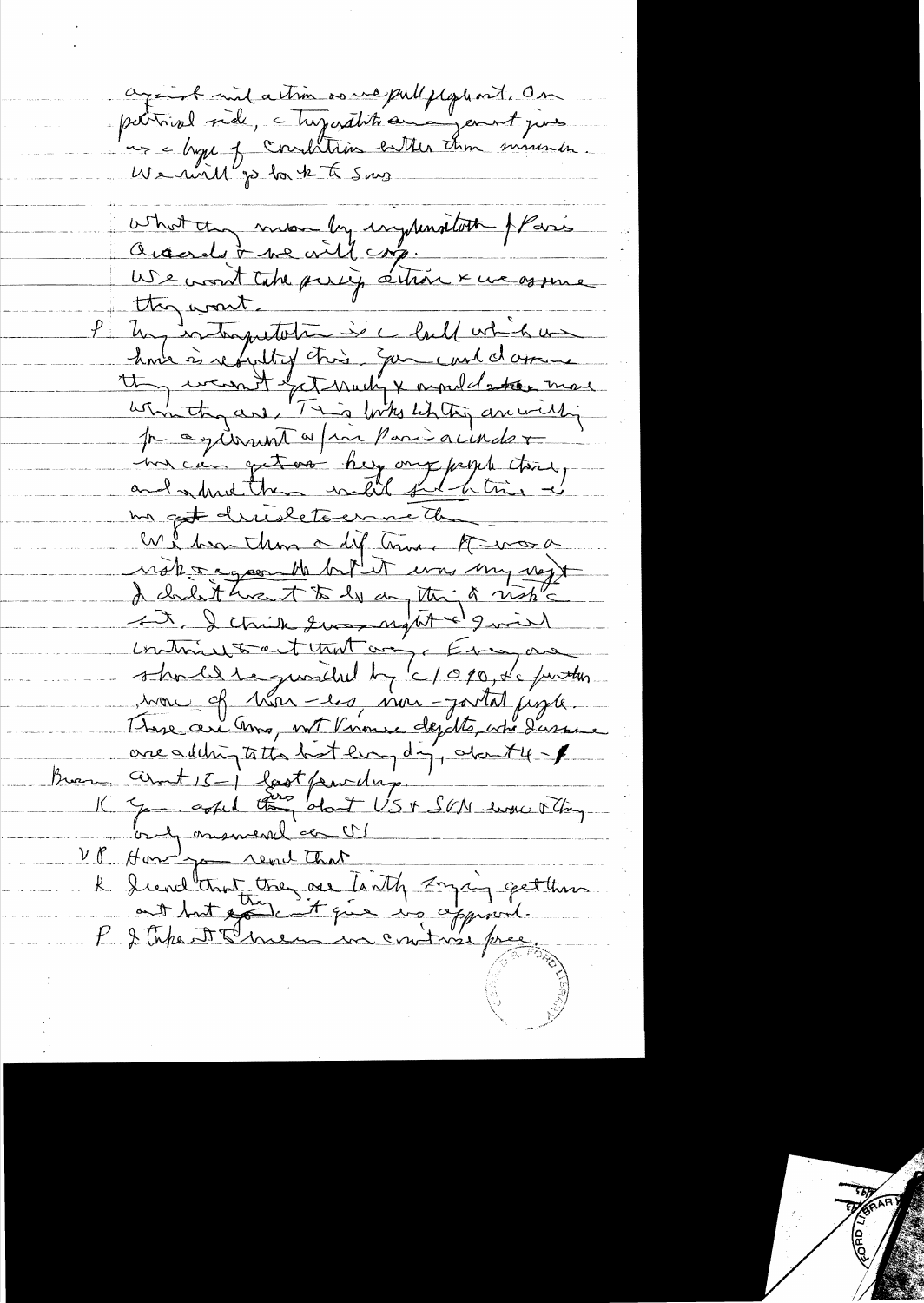S we are club photo or for h noticent P Sut & won't whatever week to book seems US mon Cange would you univolte plans reventt send z comparison part to hey order fre lost anywhet we would go to help, are hime I has are at old MACU emport & one at Embany. We can gent about 6 helps down at once. We wall put 1100 maries in 11 1 th wom. The helps would gun in control and bare (100 fight in 1:15 minutes, There trangemental go book por Manus P Told there is about 21/2 hrs. K Graham Ford the Anda dul v/c centerent che & he would keep order, P Home about l'apphon R un cruise me ce dons to hantim will get us afin - 1100 require "<br>Ob How may Paux are not Tathy and silly danipure should more ASAP for chipping people. K We tril hui protection & today & get maning so une dont pet entire il fa limin US or hustage S Knyg somme of recessmance but this are sont sources permisson. Then control import la limitad; three aroungs to of